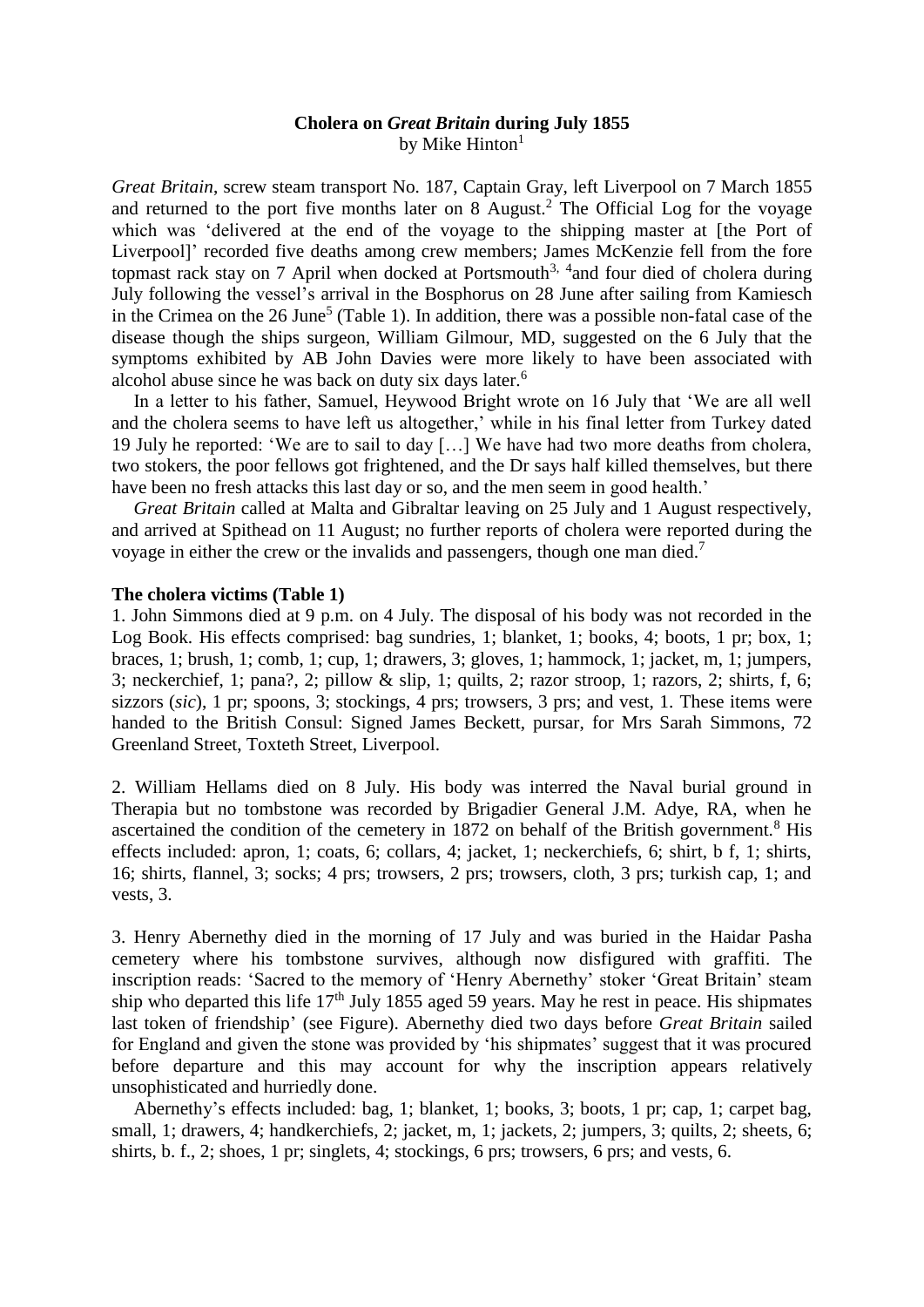4. Patrick McGrady, who like Abernethy was a fireman, died during the evening the same day but his remains were committed to the deep as 'the surgeon judging it expedient that the body should be removed immediately for the general benefit of [the] ship.' His effects comprised: bag, c, 1; belts, 3; boots, 1 pr; drawers, 2 prs; guernzey, 1; hankerchief, 1; jacket, m, 1; jumper, 1; quilts, 2; sheet, 1; shirts, 3; shoes, 2 prssinglets, 2; stockings, 4 prs; and trowsers, 4 prs.

### **The source of the infection**

The cholera bacillus, *Vibrio cholerae*, is spread principally by water contaminated with excrement and though the disease was present in both the Crimea and Turkey at the time it is probable that the infection was acquired in Turkey, where incidentally water could only be 'procured with difficulty;<sup>'9</sup> and given that the incubation period may only be a matter of hours,<sup>10</sup> Simmons, the first victim, died a week after the ship's arrival in the Bosphorus and during the evening of the day after  $4<sup>th</sup>$  Office William Lawson took a watering party ashore on 3 July, and when AB Auguste Bortlemain absented himself.<sup>11</sup>

### **The cemeteries**

The cemetery at Therapia is north of the city of Constantinople and remained a recognizable entity until it was abandoned during the 1970s and the land returned to the Turkish authorities. The surviving tombstones were relocated to the Haidar Pasha cemetery; the most impressive of these is that of Captain Edmund Mowbray Lyons, RN, who commanded HMS *Miranda* and died of wounds on 23 June 1855, aged 36. Lyons is also commemorated by an impressive monument in St Paul's cathedral, London.

The Haidar Pasha cemetery is situated on the cliff top on the Asian side of the Bosphorus and comprises two parts separated by a narrow strip of land. The northern section was utilized first with the oldest surviving tombstone being that of Lieutenant W.L. Macnish, 93<sup>rd</sup> Highlanders, who drowned during a flash flood on 19 May 1854,<sup>12</sup> and it is where the impressive Crimean War memorial obelisk designed by Baron Carlo Marochetti is located. When this area became full the cemetery was extended to the south with the agreement of the Sultan and it is where Abernathy was buried and where the tombstones relocated from Therapia were installed. The southern section was developed further after the war with civilian interments commencing during the 1860s. WWI and WWII cemeteries also occupy this part of the site and the whole area is now maintained by the Commonwealth War Graves Commission.

#### **The passengers for England**

According to Heywood Bright nine officers, 149 invalids, and two passengers embarked at Scutari while the John Gray, the ship's master, gave the numbers as ten officers, 148 men, four women, and one lady passenger. Detailed listings of the passengers when at Malta and on arrival in Portsmouth were published in *The Time*s and other newspapers, while the official disembarkation return prepared for the Secretary at War on 8 August was confined to the invalids who were in the British Army<sup>13</sup> (Table 2).

Following disembarkation 65 invalids were transferred Chatham by train via London in the charge of Lieutenant Speight, who himself was an invalid, and on arrival 42 were admitted to the supplemental hospital at Brompton for further treatment.<sup>14</sup>

#### **Acknowlegements**

I am grateful to Douglas Austin, Glenn Fisher, Tony Margrave, and the staff of the Brunel Institute for assistance in various ways.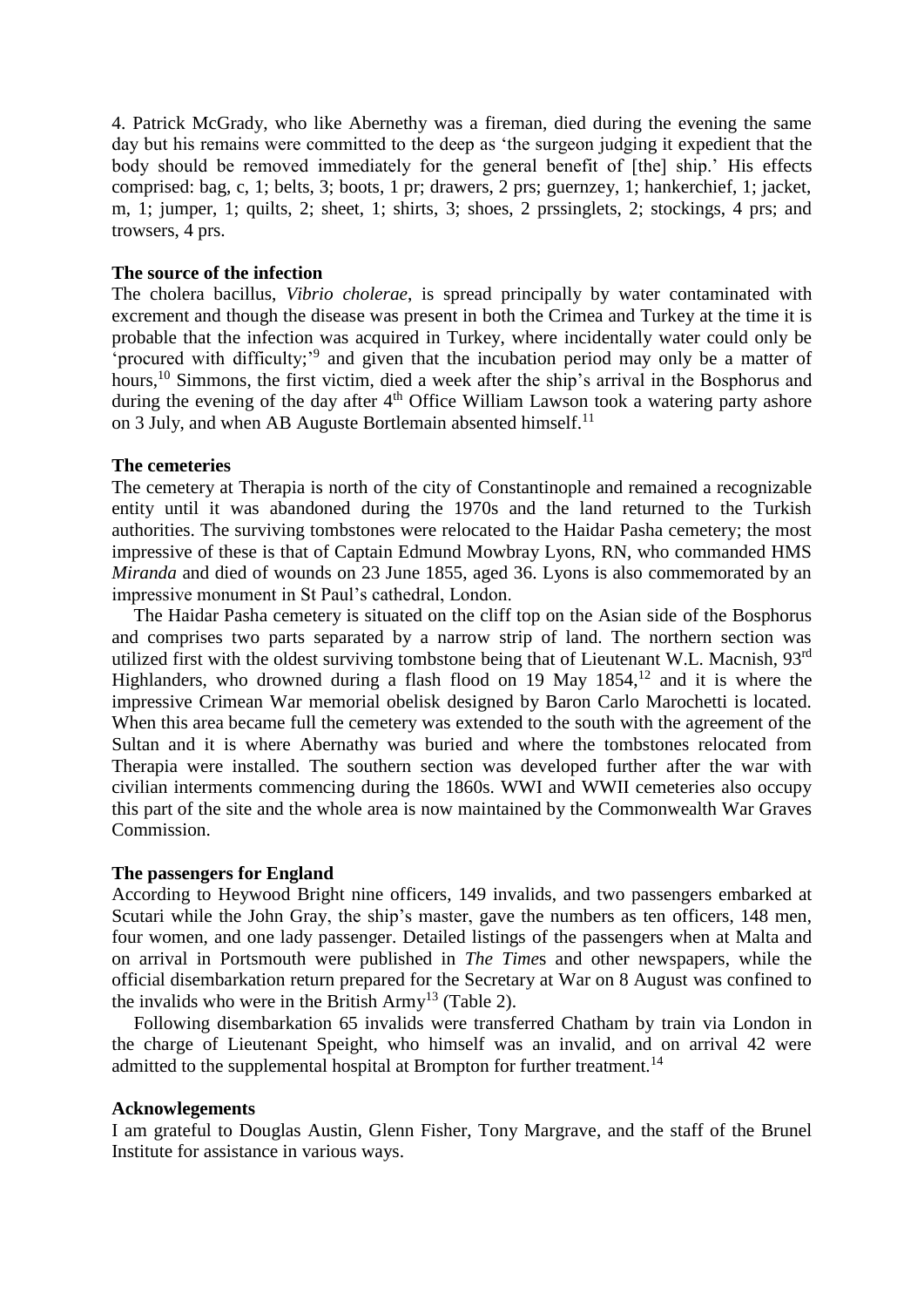| $\cup$ merar $\cup$ mp Log |                                                                                                       |                                                                                                               |                                                                                                  |                                                          |                                     |  |  |  |
|----------------------------|-------------------------------------------------------------------------------------------------------|---------------------------------------------------------------------------------------------------------------|--------------------------------------------------------------------------------------------------|----------------------------------------------------------|-------------------------------------|--|--|--|
|                            | James                                                                                                 | John                                                                                                          | William Hellams                                                                                  | Henry Abernethy                                          | Patrick McGrady                     |  |  |  |
|                            | McKenzie                                                                                              | Simmons                                                                                                       |                                                                                                  |                                                          |                                     |  |  |  |
| Place of birth             | Illegible                                                                                             | Southampton                                                                                                   | West Derby                                                                                       | Wexford                                                  | <b>Belfast</b>                      |  |  |  |
| Age                        | 29                                                                                                    | 53                                                                                                            | 23                                                                                               | 48                                                       | 20                                  |  |  |  |
| Date of joining*           | 27 February                                                                                           | 1 March                                                                                                       | 27 February                                                                                      | 27 February                                              | 27 February                         |  |  |  |
| Rank                       | Able seaman                                                                                           | Able seaman                                                                                                   | Assistant cook                                                                                   | Fireman                                                  | Fireman                             |  |  |  |
| Date of death*             | 7 April                                                                                               | 4 July                                                                                                        | 8 July                                                                                           | 17 July                                                  | 17 July                             |  |  |  |
| Cause of death             | Fall from the<br>foretop mast                                                                         | Asiatic cholera                                                                                               | Asiatic cholera                                                                                  | Asiatic cholera                                          | Asiatic cholera                     |  |  |  |
| Location                   | Portsmouth                                                                                            | Constantinople                                                                                                | Off Scutari                                                                                      | Off Scutari                                              | Off Scutari                         |  |  |  |
| Place of interment         | Not recorded                                                                                          | Not recorded                                                                                                  | Naval burial<br>ground.                                                                          | Haidar Pasha<br>cemetery                                 | At sea <sup>†</sup>                 |  |  |  |
| Officiating priest         | Not recorded                                                                                          | Not recorded                                                                                                  | Revd Freeth.<br>chaplain to the<br><b>British Military</b><br>and Naval<br>Hospital <sup>†</sup> | Roman Catholic<br>service taken by<br><b>Revd Malone</b> | Roman Catholic<br>service performed |  |  |  |
| Next of kin                | His effects<br>included a parcel<br>addressed to Mr<br>A Stedden, $42nd$<br>Highlanders,<br>Balaclava | Mrs Sarah<br>Simmons,<br>72 Greenland St,<br>Toxteth St.<br>Liverpool.<br><b>Effects to British</b><br>Consul | Mrs Wm<br>Hellams, Mr Cox,<br>Callander,<br>Perthshire                                           | Not recorded                                             | Not recorded                        |  |  |  |

Table 1: The five member of the crew of *Great Britain* that died during the voyage summarized from the Official Ship Log

[The National Archives: BT 98/4096]

\* All 1855.

† On the advice of the ship's surgeon, William Gilmour, MD.

‡ The Revd Thomas Jacob Freeth, MA, LLD (1819-1904).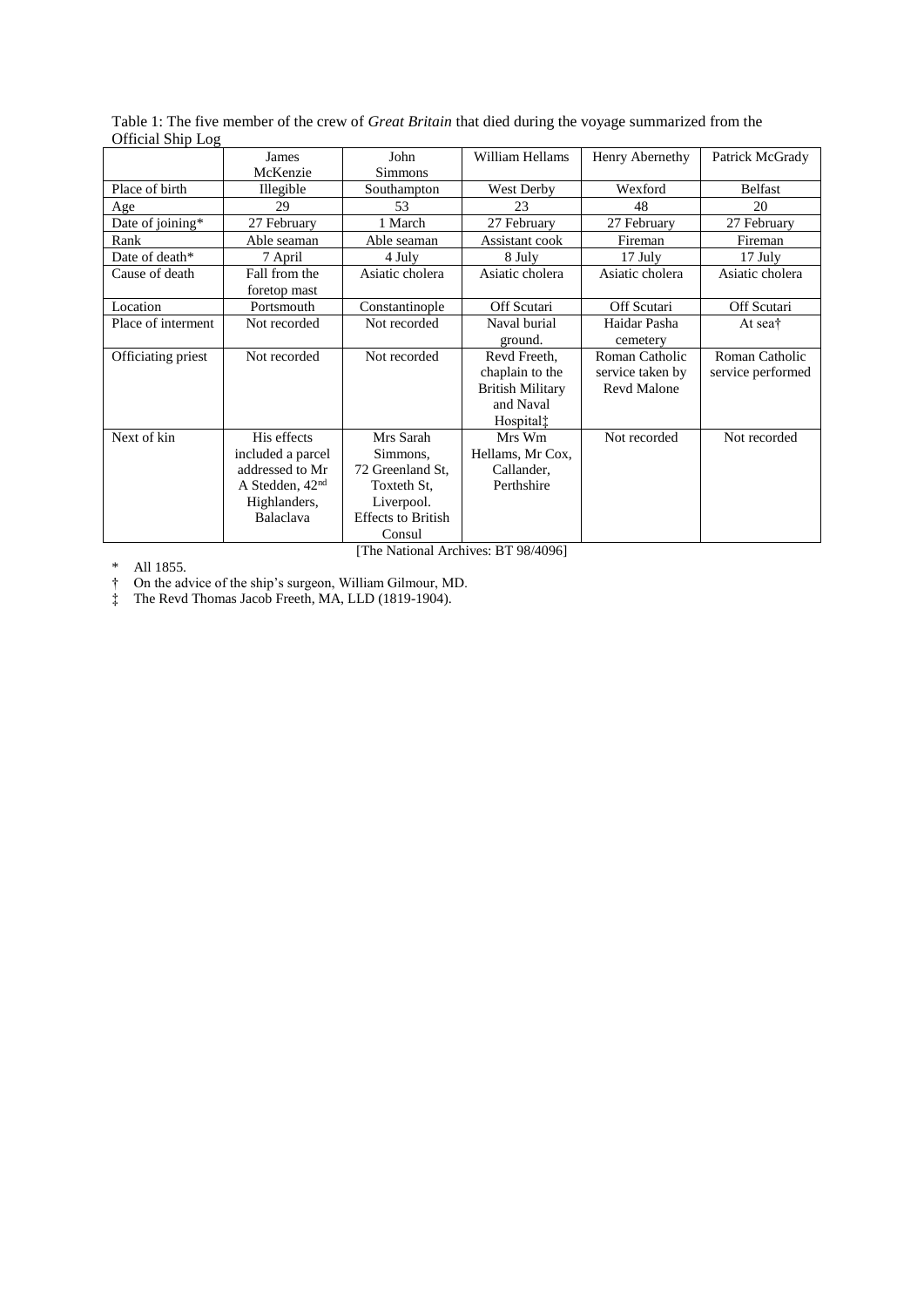| Name                             | Rank                | radio 2. The Reditty of their reduces transported on Oreal <i>Drught</i><br>$Corps^*$ | Arrival at               | Arrival at               | Official return          |
|----------------------------------|---------------------|---------------------------------------------------------------------------------------|--------------------------|--------------------------|--------------------------|
|                                  |                     |                                                                                       | Malta.                   | Spithead,                | of invalids              |
|                                  |                     |                                                                                       | 25 July†                 | 8 August‡                | on landing§              |
| Anderson                         | Major               | Royal Artillery                                                                       | X                        | X                        | X                        |
| Booth                            | Mrs                 |                                                                                       |                          | $\overline{\mathrm{X}}$  | $\equiv$                 |
| <b>Burnard</b>                   | Captain             | 5 <sup>th</sup> Dragoons Guards                                                       | X                        | $\mathbf X$              | $\overline{\phantom{a}}$ |
| Douglas                          | Lt Col.             | 79th Regiment                                                                         | X                        | X                        | X                        |
| Elliot                           | Captain             | 5 <sup>th</sup> Dragoon Guards                                                        | $\overline{X}$           | $\overline{X}$           | $\mathbf X$              |
| Fosberry                         | ACG                 | [Irish Constabulary]                                                                  | X                        | X                        | $\blacksquare$           |
| Fowler <sup><math>5</math></sup> | Captain             | 54 <sup>th</sup> Regiment                                                             | -                        | $\qquad \qquad -$        | $\mathbf X$              |
| Gardiner                         | Captain             |                                                                                       | X                        | $\qquad \qquad -$        | $\overline{\phantom{a}}$ |
| Gardner                          | Mr                  |                                                                                       | $\overline{\phantom{0}}$ | X                        | $\overline{\phantom{a}}$ |
| Gordon                           | Major               | 93rd Regiment                                                                         | $\mathbf X$              | $\mathbf X$              | X                        |
| Grimstone                        | Major               | <b>Turkish Contingent</b>                                                             | X                        | $\mathbf X$              | $\overline{\phantom{a}}$ |
| Harman                           | Lieutenant          | 34 <sup>th</sup> Regiment                                                             | $\overline{X}$           | $\mathbf X$              | $\mathbf X$              |
| Mills                            | Major               | 7 <sup>th</sup> Regiment                                                              | $\overline{\mathrm{X}}$  | $\overline{\mathrm{X}}$  | $\mathbf X$              |
| Peel                             | Captain             |                                                                                       | $\mathbf X$              | $\overline{a}$           | $\blacksquare$           |
| Rust                             | Mr                  |                                                                                       | $\mathbf X$              | X                        | $\overline{\phantom{a}}$ |
| Sheill <sup>5</sup>              | <b>Asst Surgeon</b> | Staff                                                                                 | $\overline{\phantom{0}}$ | $\overline{\phantom{a}}$ | X                        |
| Speight                          | Lieutenant          | 31 <sup>st</sup> Regiment                                                             | X                        | X                        | $\mathbf X$              |
| Sullivan                         | Captain             | <b>Turkish Contingent</b>                                                             | X                        | $\mathbf X$              | $\overline{\phantom{a}}$ |
| Watts                            | Major               |                                                                                       | $\overline{X}$           | $\overline{\phantom{m}}$ | $\blacksquare$           |
| Watts, S.W.                      | Hospital dresser    | [Based in Scutari]                                                                    | $\overline{\phantom{0}}$ | $\mathbf X$              | $\overline{\phantom{a}}$ |
|                                  | Sergeants           |                                                                                       | 148                      | 169                      | $11 + 4$                 |
| $\overline{\phantom{0}}$         | Corporals           | $\qquad \qquad \blacksquare$                                                          |                          |                          | $\overline{4}$           |
| -                                | Drummers            | $\overline{a}$                                                                        |                          |                          | $\mathfrak{D}$           |
| $\overline{\phantom{0}}$         | Privates            | $\qquad \qquad \blacksquare$                                                          |                          |                          | $132 + 17$               |
| $\qquad \qquad -$                | Women               | $\qquad \qquad -$                                                                     | 4                        | 8                        | $4 + 4\P$                |
| $\overline{\phantom{0}}$         | Children            | $\overline{a}$                                                                        | $\overline{\phantom{0}}$ | 6                        | $0 + 6$                  |
| $\overline{\phantom{0}}$         | Seamen              | $\qquad \qquad \blacksquare$                                                          | 10                       | 9                        | $\overline{\phantom{a}}$ |

Table 2: The identity of individuals transported on *Great Britain*

The corps included in one or other of the three listings quoted. Square brackets have been used when the information has been obtained from other sources

† *The Times* & *The Standard*, 31 July 1855. A letter dated 28 July, and published on 2 August, contained the same list. There were some inconsistencies in the spelling of some of names in both lists; these have been corrected.

‡. *The Times* 9 August and *Freeman's Journal* & *Morning Chronicle*, 10 August 1855.

§. The National Archives: WO 25/1187.

¶ Embarked at Gibraltar.

## **Notes and references**

- 1 Dr M. Hinton, 8 Calverley Court, Calverley Park Gardens, Tunbridge Wells, Kent, TN1 2JN and *[mike.hinton\\_tn1@blueyonder.co.uk](mailto:mike.hinton_tn1@blueyonder.co.uk)* (as of 2 June 2017).
- 2 The National Archives: BT 98/4096. The owners of the *Great Britain*, who traded as Gibbs, Bright and Co., were George Gibbs and Robert Bright of Bristol and, of Liverpool, Tyndall and Samuel Bright, the latter being the father of Haywood Bright.
- 3 McKenzie's name is not recorded in the England and Wales Civil Registration Death Index but the accident was noted in *The Standard* on 9 April 1855: 'He was aloft helping to set up the fore stays when [he] fell on the deck [and] his head came into contact with some iron work.' His effects listed in the Official Log comprised: belts, 3; blankets, 3; books, 4; boots, 1 pr; braces, 3 prs; coats, 2; drawers, 5 prs; frocks, 3; glass, 1; guernsey, 1; hammock, 1; handkerchiefs, 3 pkts; knives, 3; letter, 1; mitts, 3 prs; mufflers, 3; needles, paper, ink; night cap, 1; parcel (addressed to Mr A Stedden, 42<sup>nd</sup> Highlanders, Balaclava), 1; pillow slip, 1; pillows, 2; purse with 2/6, 1; razor, 1; shirts, blue, 4; singlets, 6; slate, 1; slippers,1 pr; souwester,;1; stockings, 5 prs; towell (*sic*), 1; and trousers,;8 prs.
- 4 Incidentally, two tombstones in the Sailors' Burial Ground at Kazatch in the Crimea, viz. those of Ordinary Seaman Francis Bishop, HMS *Megæra* (d.9 Aug. 1855) and William Brammam, *Admiral Moorsom* of Hull, (d.29 Sep. 1855 aged 14) recorded that they fell from the main top and mizzen cross trees respectively. See Colborne and F. Brine, *The Last of the Brave*. (London: Ackermann and Co., 1857), p. 25.
- 5 Haywood Bright to Samuel Bright, 1 July 1855. This letter is one of 29 written by him, John Gray, the ship's master, and others during the voyager to Samuel Bright and members of the family preserved in the Brunel Institute, Great Western Dockyard, Gas Ferry Road, Bristol, BS1 6TY.